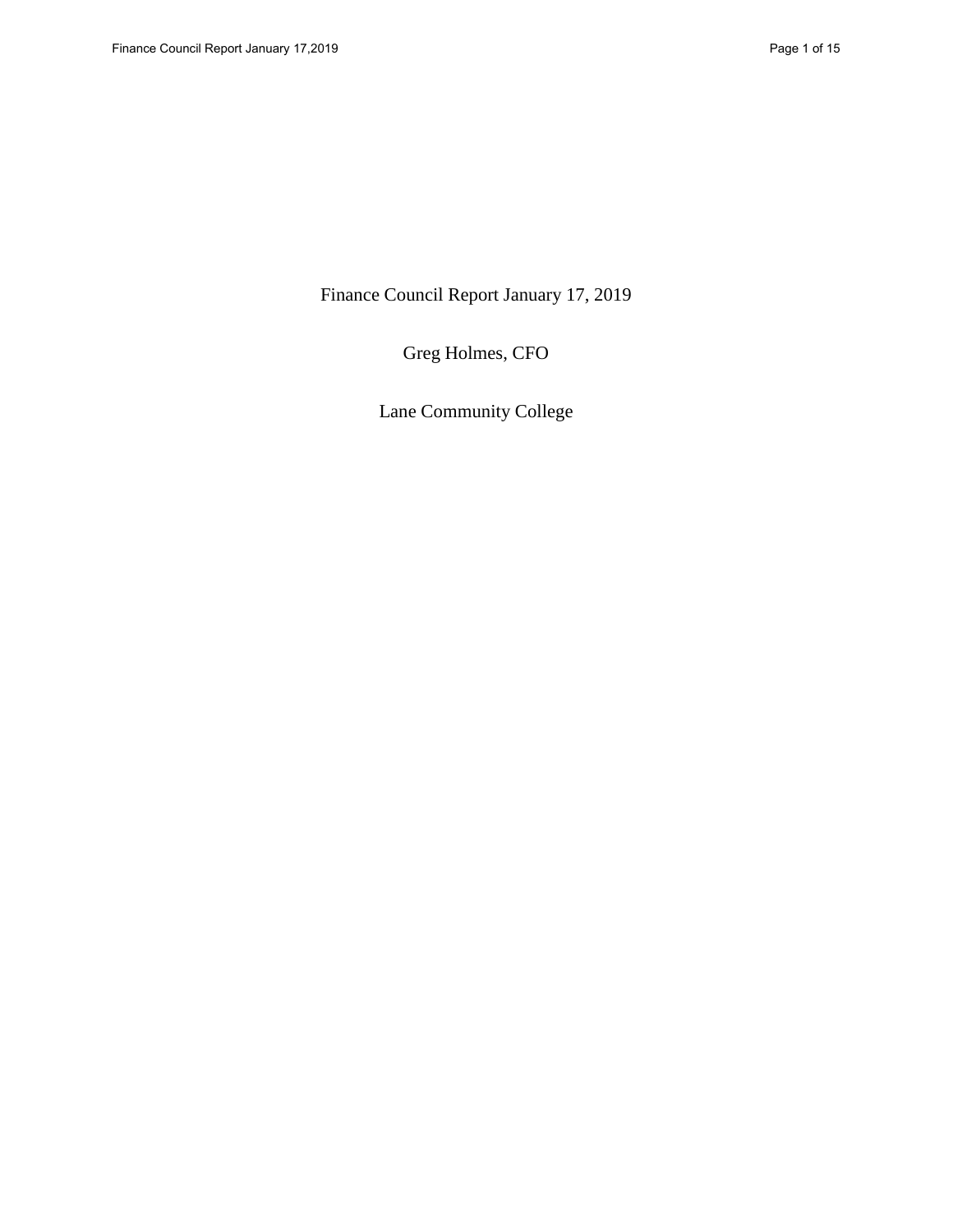# Table of Contents

| November 30, 2018 & 2017 Schedule of Revenues, Expenditures and Changes to Fund Balance |
|-----------------------------------------------------------------------------------------|
|                                                                                         |
|                                                                                         |
|                                                                                         |
|                                                                                         |
|                                                                                         |
|                                                                                         |
|                                                                                         |
|                                                                                         |
| <b>Cash Flow</b>                                                                        |
|                                                                                         |
|                                                                                         |
|                                                                                         |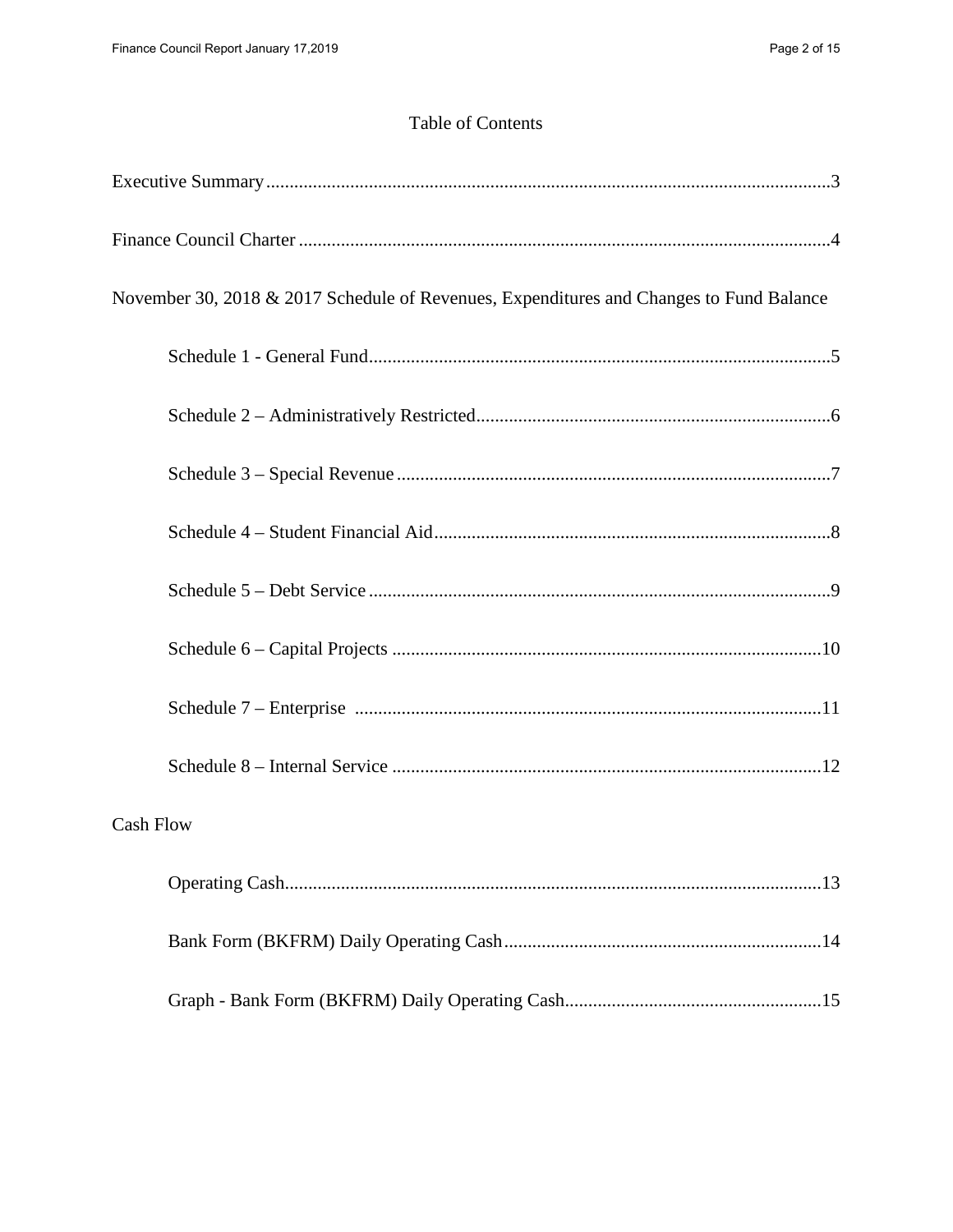### **Executive Summary**

The Finance Council is responsible for college-wide budget and finance policy and for long-range fiscal strategies and planning. The Vice President for College Services is responsible for operating procedures to implement policy. The Finance Council is responsible for evaluating financial performance and evaluating the results of implementation of policy and plans.

The January 17, 2019 Report is summarized.

### **Schedule of Revenues, Expenditures and Changes to Fund Balance**

| <b>Fund Balance</b>                |            |            |                   |
|------------------------------------|------------|------------|-------------------|
|                                    | 11/30/2018 | 11/30/2017 | <b>Difference</b> |
| <b>General Fund</b>                | 12,791,994 | 17,856,017 | (5,064,023)       |
| <b>Administratively Restricted</b> | 6,406,127  | 5,882,990  | 523,137           |
| Special Revenue Fund               | 378,795    | (537, 564) | 916,359           |
| <b>Student Financial Aid</b>       | (41, 326)  | 1,248,663  | (1, 289, 989)     |
| Capital Projects Fund              | 3,055,336  | 2,718,225  | 337,111           |
| Debt Service Fund                  | 3,930,144  | 11,979,439 | (8,049,295)       |
| <b>Enterprise Fund</b>             | 4,282,400  | 4,615,684  | (333, 284)        |
| <b>Internal Fund</b>               | 547,391    | 608,949    | (61, 558)         |
|                                    | 31,350,861 | 44,372,403 | (13,021,542)      |

# **Cash Flow (Operating Cash)**

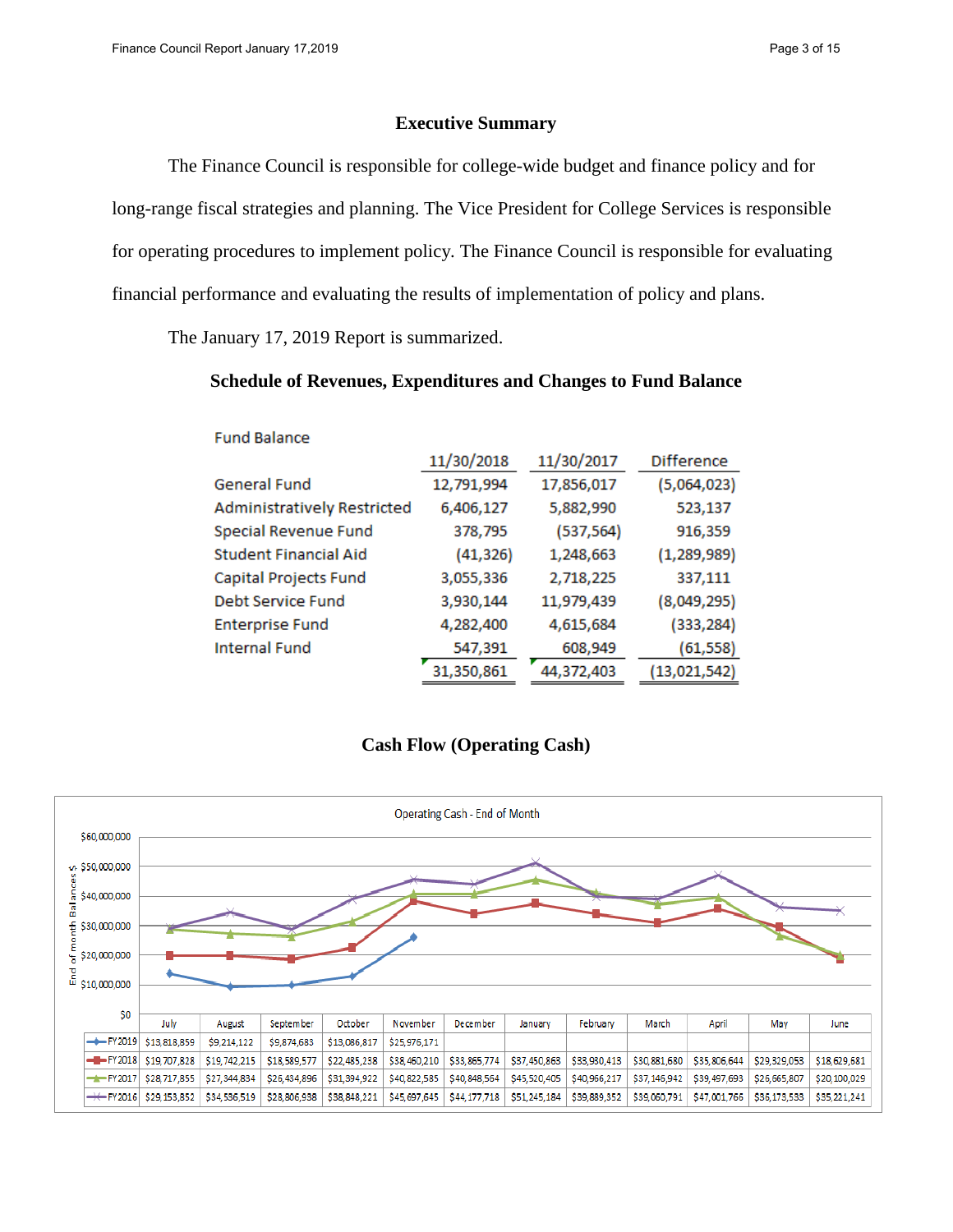# **Finance Council**

# **Charter**

• [Finance Council Decision](https://www.lanecc.edu/sites/default/files/governance/finance/fincounmatrix.pdf) Matrix

# **Purpose:**

- Develop college-wide financial and budget policies
- Develop the long-range financial plan
- Evaluate the financial performance of the college
- Evaluate the results of policies, planning and the annual budget process, recommending changes as necessary

# **Scope of Work:**

The Finance Council is responsible for college-wide budget and finance policy and for longrange fiscal strategies and planning. The Vice President for College Services is responsible for operating procedures to implement policy. The Finance Council is responsible for evaluating financial performance and evaluating the results of implementation of policy and plans.

# **The Finance Council shall:**

- Develop and evaluate college-wide budget/financial policies
- Develop the college's strategies and long-range fiscal plan in support of the strategic plan
- Recommend to the College Council any relevant assumptions and criteria for the annual budget development process
- Evaluate financial performance and budget development process
- Provide college-wide forums for dialogue on budget and finance issues

# **Membership:**

- VP for College Services1 (Brian Kelly)
- VP for Academic and Student Affairs 1 (Paul Jarrel)
- Chief Financial Officer 1 (Greg Holmes)
- Classified 2 (Tracy Weimer and Kenny Ascheri)
- Faculty  $2 (Dennis Gilbert and Vacant)$
- Managers 2 (Patrick Blaine and Vacant)
- Students 2 (Ryan Freire and Adam Atman)
- Additional members by position 0-4
	- o Accounting Manager / Bursar  $1 (Matt$  Fadich)
	- o Budget Director 1 (Zach Evans)
	- $\circ$  Staff Accountant 1 (Kozue Perrault)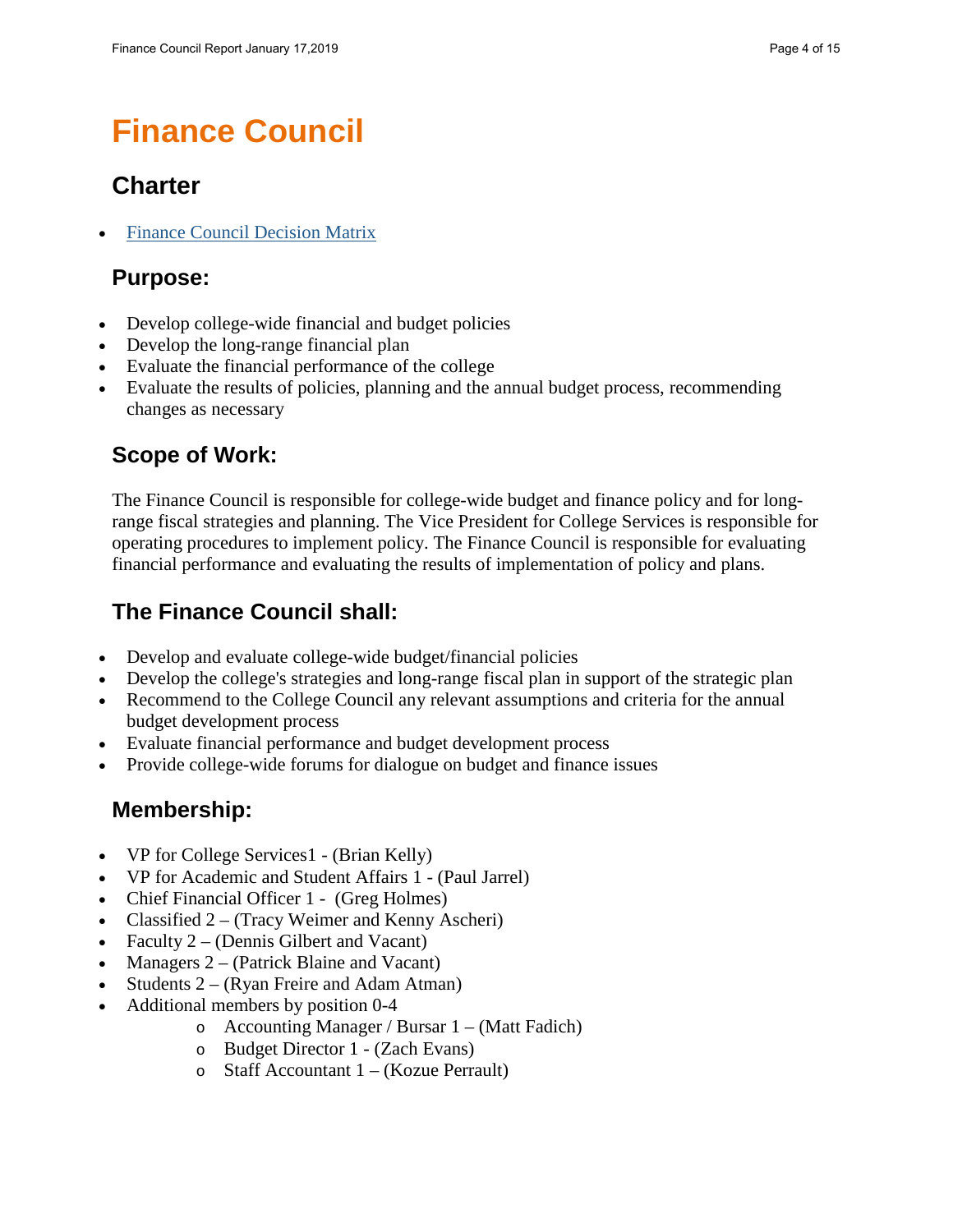#### LANE COMMUNITY COLLEGE

#### Schedule of Revenues, Expenditures and Changes in Fund Balance - Budget and Actual GENERAL FUND Year To Date for November 30, 2018 & 2017

|                                         | Final         | 11/30/2018<br>Actual | Variance with<br><b>Final Budget</b><br>Positive | 11/30/2017<br>Actual |
|-----------------------------------------|---------------|----------------------|--------------------------------------------------|----------------------|
|                                         | <b>Budget</b> | Amounts              | (Negative)                                       | Amounts              |
| Revenues:                               |               |                      |                                                  |                      |
| State community college support         | 23,500,000    | \$11,398,226         | \$(12,101,774)                                   | \$12,388,606         |
| Property taxes                          | 20,500,000    | 13,076,900           | (7, 423, 100)                                    | 17,804,114           |
| Tuition and fees:                       |               |                      |                                                  |                      |
| Tuition                                 | 24,899,420    | 9,510,667            | (15,388,753)                                     | 9,327,845            |
| Fees                                    | 3,411,250     | 1,094,065            | (2,317,185)                                      | 1,120,965            |
| Other sources:                          |               |                      |                                                  |                      |
| Sales of goods and services             | 864,000       | 344,771              | (519, 229)                                       | 256,368              |
| Interest income<br>Other                | 300,000       | 114,441              | (185, 559)                                       | 96,616               |
|                                         | 6,965,078     | 689,157              | (6,275,921)                                      | 590,703              |
| Total revenues                          | 80,439,748    | 36,228,227           | (44,211,521)                                     | 41,585,217           |
| Expenditures:                           |               |                      |                                                  |                      |
| Instruction                             | 43,968,812    | 15,695,652           | 28,273,160                                       | 15,661,522           |
| Instructional support services          | 6,395,029     | 2,068,820            | 4,326,209                                        | 2,191,141            |
| <b>Student services</b>                 | 9,020,734     | 3,783,994            | 5,236,740                                        | 3,576,276            |
| College support services                | 15,230,276    | 4,688,246            | 10,542,030                                       | 9,709,921            |
| Plant operations and maintenance        | 6,034,623     | 2,317,840            | 3,716,783                                        | 2,316,082            |
| Contingency                             | 4,629,581     |                      | 4,629,581                                        |                      |
| Total expenditures                      | 85,279,055    | 28,554,552           | 56,724,503                                       | 33,454,943           |
| Revenues over-(under) expenditures      | (4,839,307)   | 7,673,675            | 12,512,982                                       | 8,130,273            |
| Other financing sources-(uses):         |               |                      |                                                  |                      |
| Transfers in                            | 1,037,936     | 103,839              | (934,097)                                        | 1,528,560            |
| Transfers out                           | (3,640,929)   | (2,768,939)          | 871,990                                          | (1,620,144)          |
| Total other financing sources-(uses)    | (2,602,993)   | (2,665,100)          | (62, 107)                                        | (91, 585)            |
| Changes in fund balance                 | (7,442,300)   | 5,008,575            | 12,450,875                                       | 8,038,689            |
| Fund balance - June 30, 2018 & 2017     | 7,442,300     | 7,783,419            | 341,119                                          | 9,826,328            |
| Fund balance - NOVEMBER 30, 2018 & 2017 | \$            | \$12,791,994         | \$12,791,994                                     | \$17,865,017         |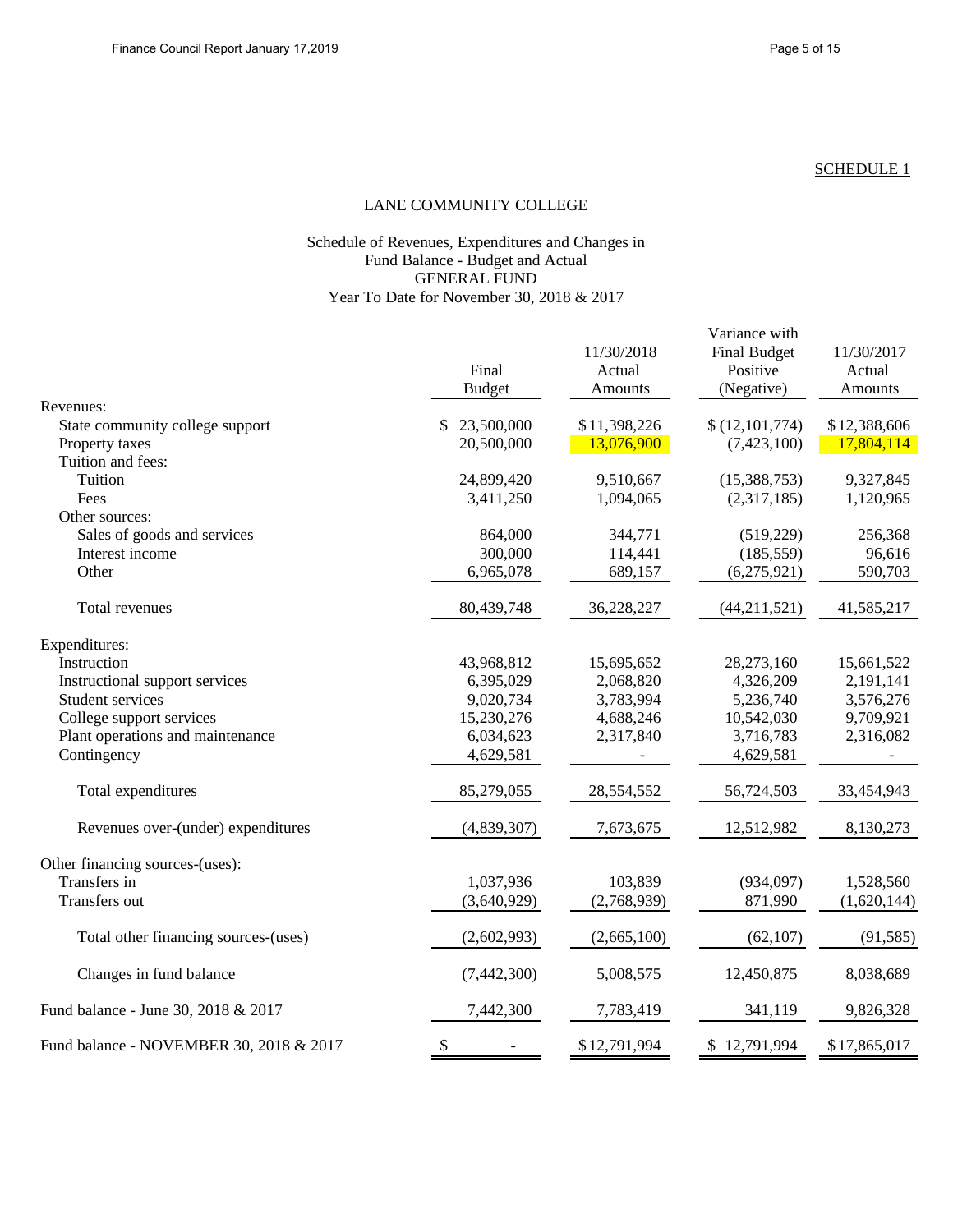Variance with

#### SCHEDULE 2

#### LANE COMMUNITY COLLEGE

### Fund Balance - Budget and Actual Schedule of Revenues, Expenditures and Changes in ADMINISTRATIVELY RESTRICTED FUND Year To Date for November 30, 2018 & 2017

|                                         | Final<br><b>Budget</b> | 11/30/2018<br>Actual<br>Amounts     | <b>Final Budget</b><br>Positive<br>(Negative) | 11/30/2017<br>Actual<br>Amounts |  |
|-----------------------------------------|------------------------|-------------------------------------|-----------------------------------------------|---------------------------------|--|
| Revenues:                               |                        |                                     |                                               |                                 |  |
| Federal                                 | \$<br>30,000           | $\boldsymbol{\mathsf{S}}$<br>10,099 | \$<br>(19,901)                                | 9,994<br>\$                     |  |
| Tuition and fees:                       |                        |                                     |                                               |                                 |  |
| Tuition                                 | 71,510                 | 33,640                              | (37, 870)                                     | 54,313                          |  |
| Fees                                    | 6,987,400              | 2,404,854                           | (4,582,546)                                   | 2,416,340                       |  |
| Other sources:                          |                        |                                     |                                               |                                 |  |
| Sales of goods and services             | 1,994,000              | 626,922                             | (1,367,078)                                   | 652,418                         |  |
| Interest income                         | 9,000                  |                                     | (9,000)                                       | 4,022                           |  |
| Other                                   | 2,968,010              | 821,537                             | (2,146,473)                                   | 413,279                         |  |
| Total revenues                          | 12,059,920             | 3,897,052                           | (8,162,868)                                   | 3,550,365                       |  |
| Expenditures:                           |                        |                                     |                                               |                                 |  |
| Instruction                             | 4,611,371              | 1,531,053                           | 3,080,318                                     | 1,806,080                       |  |
| Community services                      | 2,119,600              | 716,038                             | 1,403,562                                     | 698,452                         |  |
| Instructional support services          | 907,316                | 405,984                             | 501,332                                       | 363,985                         |  |
| Student services                        | 2,738,436              | 756,878                             | 1,981,558                                     | 791,665                         |  |
| College support services                | 1,753,438              | 647,619                             | 1,105,819                                     | 806,267                         |  |
| Contingency                             | 6,298,560              |                                     | 6,298,560                                     |                                 |  |
| Total expenditures                      | 18,428,721             | 4,057,571                           | 14,371,150                                    | 4,466,448                       |  |
| Revenues over-(under) expenditures      | (6,368,801)            | (160, 519)                          | 6,208,282                                     | (916,083)                       |  |
| Other financing sources-(uses):         |                        |                                     |                                               |                                 |  |
| Transfers in                            | 296,540                | 165,100                             | (131, 440)                                    | 469,307                         |  |
| Transfers out                           | (1,087,739)            |                                     | 1,087,739                                     | (1, 133, 007)                   |  |
| Total other financing sources-(uses)    | (791, 199)             | 165,100                             | 956,299                                       | (663,700)                       |  |
| Changes in fund balance                 | (7,160,000)            | 4,581                               | 7,164,581                                     | (1,579,783)                     |  |
| Fund balance - June 30, 2018 & 2017     | 7,160,000              | 6,401,546                           | (758, 454)                                    | 7,462,773                       |  |
| Fund balance - NOVEMBER 30, 2018 & 2017 | \$                     | \$6,406,127                         | \$6,406,127                                   | \$5,882,990                     |  |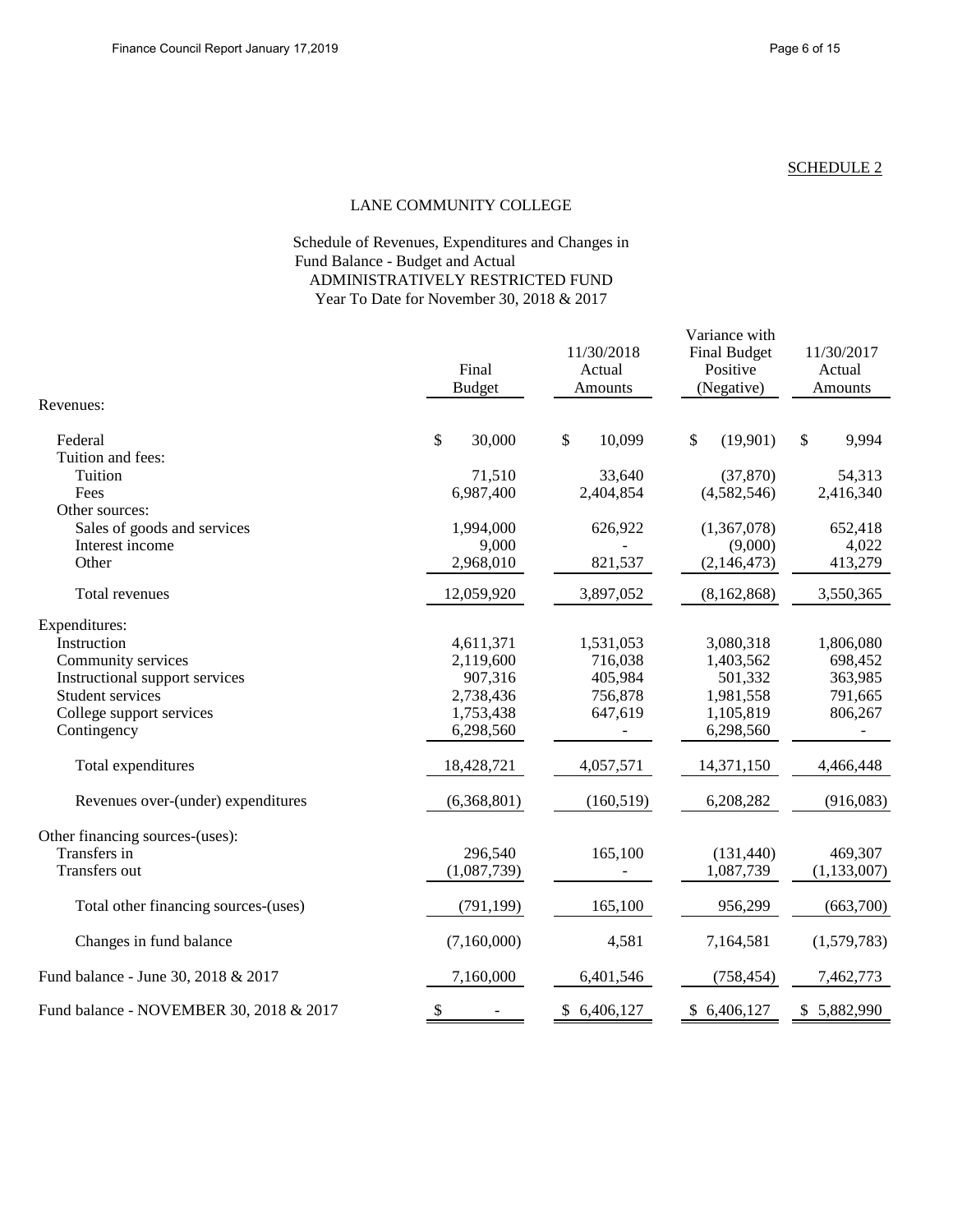#### LANE COMMUNITY COLLEGE

#### Schedule of Revenues, Expenditures and Changes in Fund Balance - Budget and Actual SPECIAL REVENUE FUND Year To Date for November 30, 2018 & 2017

|                                         | Final<br><b>Budget</b> | 11/30/2018<br>Actual<br>Amounts | Variance with<br><b>Final Budget</b><br>Positive<br>(Negative) | 11/30/2017<br>Actual<br>Amounts |
|-----------------------------------------|------------------------|---------------------------------|----------------------------------------------------------------|---------------------------------|
| Revenues:                               |                        |                                 |                                                                |                                 |
| <b>State</b>                            | \$2,700,000            | 603,939<br>\$                   | (2,096,061)<br>\$                                              | \$<br>(4,883)                   |
| Federal                                 | 6,507,000              | 570,289                         | (5,936,711)                                                    | 826,835                         |
| Local                                   | 300,000                | 40,907                          | (259,093)                                                      | 6,693                           |
| Tuition and fees                        | 125,000                | 36,339                          | (88, 661)                                                      | 46,408                          |
| Other sources:                          |                        |                                 |                                                                |                                 |
| Sales of goods and services             | 20,000                 | 9,747                           | (10, 253)                                                      | 6,886                           |
| Other                                   | 1,880,000              | 475,533                         | (1,404,467)                                                    | 223,857                         |
| Total revenues                          | 11,532,000             | 1,736,754                       | (9,795,246)                                                    | 1,105,796                       |
| Expenditures:                           |                        |                                 |                                                                |                                 |
| Instruction                             | 4,911,300              | 465,513                         | 4,445,787                                                      | 585,537                         |
| Community services                      | 5,709,300              | 859,117                         | 4,850,183                                                      | 1,116,387                       |
| Instructional support services          | 54,500                 |                                 | 54,500                                                         |                                 |
| Student services                        | 1,023,400              | 399,998                         | 623,402                                                        | 317,670                         |
| College support services                | 54,500                 | 3,028                           | 51,472                                                         |                                 |
| Total expenditures                      | 11,753,000             | 1,727,656                       | 10,025,344                                                     | 2,019,593                       |
| Revenues over-(under) expenditures      | (221,000)              | 9,098                           |                                                                | (913,798)                       |
| Other financing sources-(uses):         |                        |                                 |                                                                |                                 |
| Transfers out                           | (4,000)                |                                 | 4,000                                                          |                                 |
| Changes in fund balance                 | (225,000)              | 9,098                           | 234,098                                                        | (913,798)                       |
| Fund balance - June 30, 2018 & 2017     | 225,000                | 369,697                         | 144,697                                                        | 376,234                         |
| Fund balance - NOVEMBER 30, 2018 & 2017 | \$                     | 378,795<br>\$                   | \$<br>378,795                                                  | \$ (537,564)                    |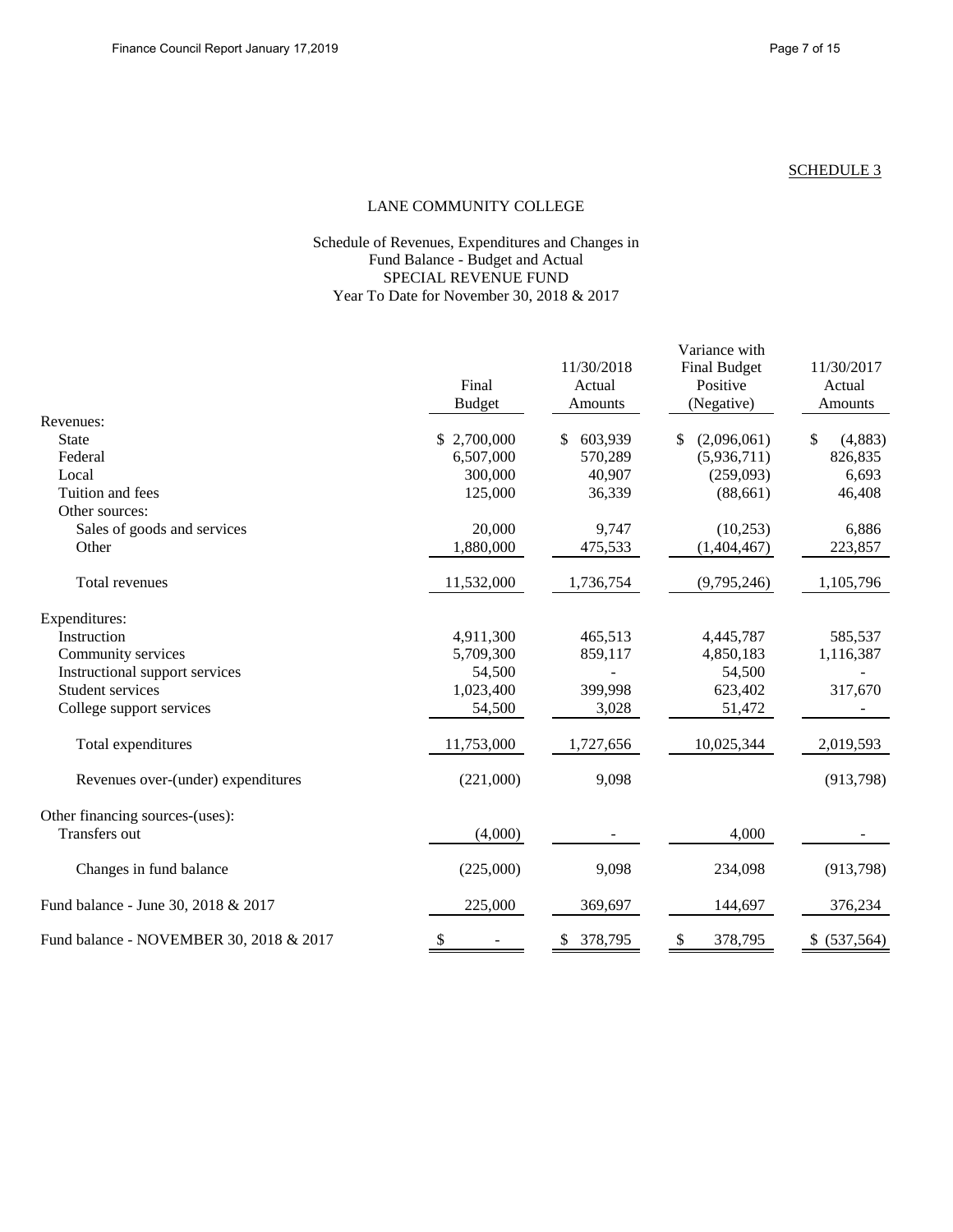#### LANE COMMUNITY COLLEGE

#### Schedule of Revenues, Expenditures and Changes in Fund Balance - Budget and Actual STUDENT FINANCIAL AID FUND Year To Date for November 30, 2018 & 2017

|                                         | Final<br><b>Budget</b> | 11/30/2018<br>Actual<br>Amounts | Variance with<br><b>Final Budget</b><br>Positive<br>(Negative) | 11/30/2017<br>##<br>Actual<br>Amounts |  |
|-----------------------------------------|------------------------|---------------------------------|----------------------------------------------------------------|---------------------------------------|--|
| Revenues:                               |                        |                                 |                                                                |                                       |  |
| <b>State</b>                            | 6,900,000<br>\$        | 1,969,923<br>\$                 | (4,930,077)<br>\$                                              | 1,987,767<br>\$.                      |  |
| Federal                                 | 39,858,000             | 7,999,880                       | (31,858,120)                                                   | 9,316,788                             |  |
| Other sources:                          |                        |                                 |                                                                |                                       |  |
| Other                                   | 3,290,000              | 1,674,631                       | (1,615,369)                                                    | 1,183,505                             |  |
| Total revenues                          | 50,048,000             | 11,644,434                      | (38, 403, 566)                                                 | 12,488,060                            |  |
| Expenditures:                           |                        |                                 |                                                                |                                       |  |
| Financial aid                           | 50,315,500             | 12,895,966                      | 37,419,534                                                     | 12,900,433                            |  |
| Contingency                             | 1,661,000              |                                 | 1,661,000                                                      |                                       |  |
| Total expenditures                      | 51,976,500             | 12,895,966                      | 39,080,534                                                     | 12,900,433                            |  |
| Revenues over-(under) expenditures      | (1,928,500)            | (1,251,532)                     | 676,968                                                        | (412,372)                             |  |
| Other financing sources-(uses):         |                        |                                 |                                                                |                                       |  |
| Transfers out                           | (50,000)               |                                 | 50,000                                                         |                                       |  |
| Changes in fund balance                 | (1,978,500)            | (1,251,532)                     | 726,968                                                        | (412,372)                             |  |
| Fund balance - June 30, 2018 & 2017     | 1,978,500              | 1,210,206                       | (768, 294)                                                     | 1,661,035                             |  |
| Fund balance - NOVEMBER 30, 2018 & 2017 | \$                     | (41, 326)<br>\$                 | (41, 326)<br>\$                                                | 1,248,663<br>S                        |  |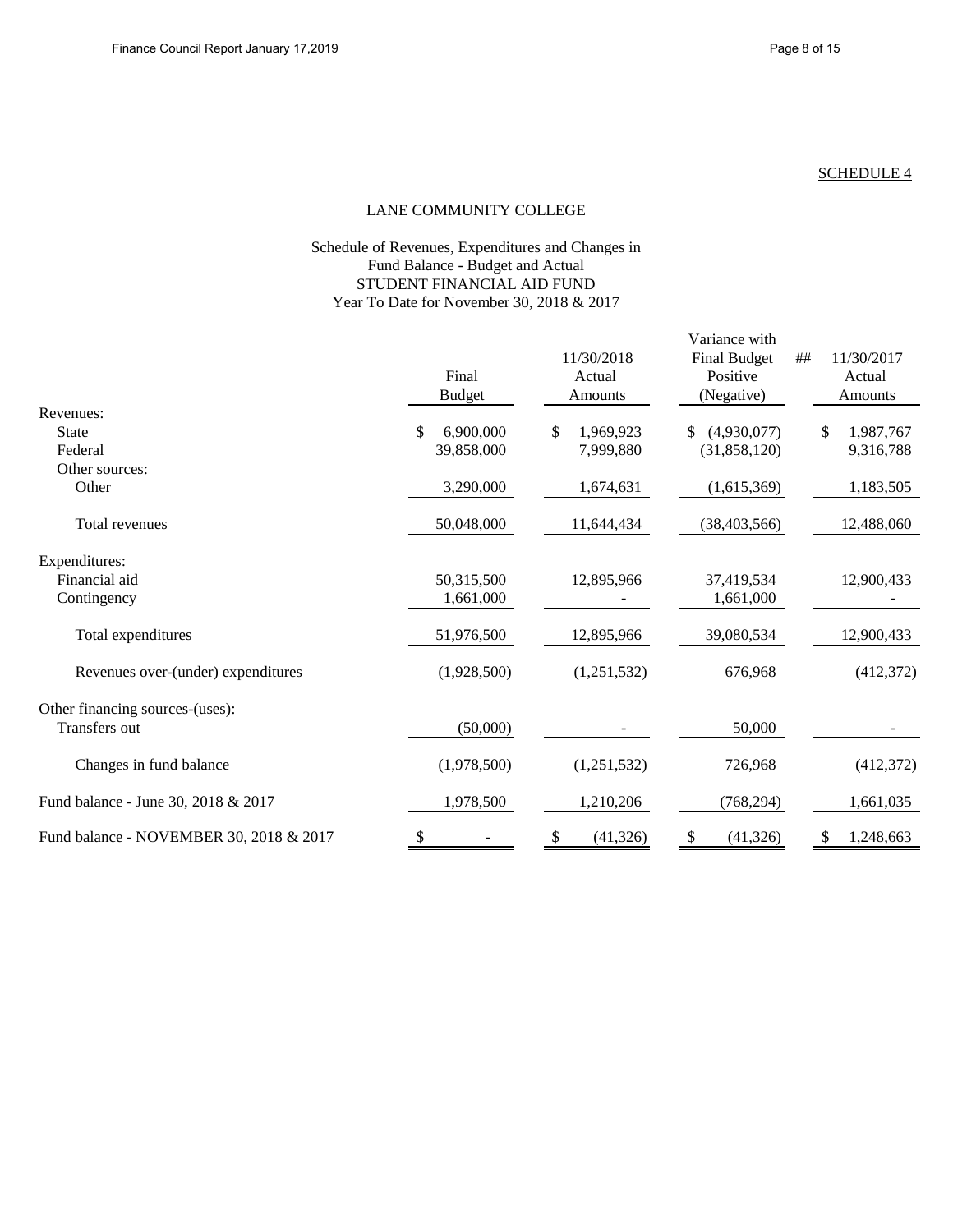# LANE COMMUNITY COLLEGE

## Schedule of Revenues, Expenditures and Changes in Fund Balance - Budget and Actual DEBT SERVICE FUND Year To Date for November 30, 2018 & 2017

|                                         | Final<br><b>Budget</b> | 11/30/2018<br>Actual<br>Amounts | Variance with<br><b>Final Budget</b><br>Positive<br>(Negative) | 11/30/2017<br>Actual<br><b>Amounts</b> |
|-----------------------------------------|------------------------|---------------------------------|----------------------------------------------------------------|----------------------------------------|
| Revenues:                               |                        |                                 |                                                                |                                        |
| Property taxes                          | \$7,276,300            | 4,725,797<br>\$                 | \$ (2,550,503)                                                 | 6,621,489<br>$\mathbb{S}$              |
| Other sources:                          |                        |                                 |                                                                |                                        |
| Interest income                         | 2,600                  | 7,554                           | 4,954                                                          | 109                                    |
| Other                                   | 4,904,050              |                                 | (4,904,050)                                                    | 4,829,761                              |
| Total revenues                          | 12,182,950             | 4,733,351                       | (7,449,599)                                                    | 11,451,358                             |
| Expenditures:                           |                        |                                 |                                                                |                                        |
| Debt service                            | 13,830,466             | 963,250                         | 12,867,217                                                     |                                        |
| Revenues over-(under) expenditures      | (1,647,516)            | 3,770,102                       | 5,417,618                                                      | 11,451,358                             |
| Other financing sources-(uses):         |                        |                                 |                                                                |                                        |
| Transfers in                            | 1,447,516              |                                 | (1,447,516)                                                    |                                        |
| Changes in fund balance                 | (200,000)              | 3,770,102                       | 3,970,102                                                      | 11,451,358                             |
| Fund balance - June 30, 2018 & 2017     | 200,000                | 160,043                         | (39, 957)                                                      | 528,081                                |
| Fund balance - NOVEMBER 30, 2018 & 2017 | \$                     | 3,930,144<br>\$                 | 3,930,144<br>\$                                                | \$11,979,439                           |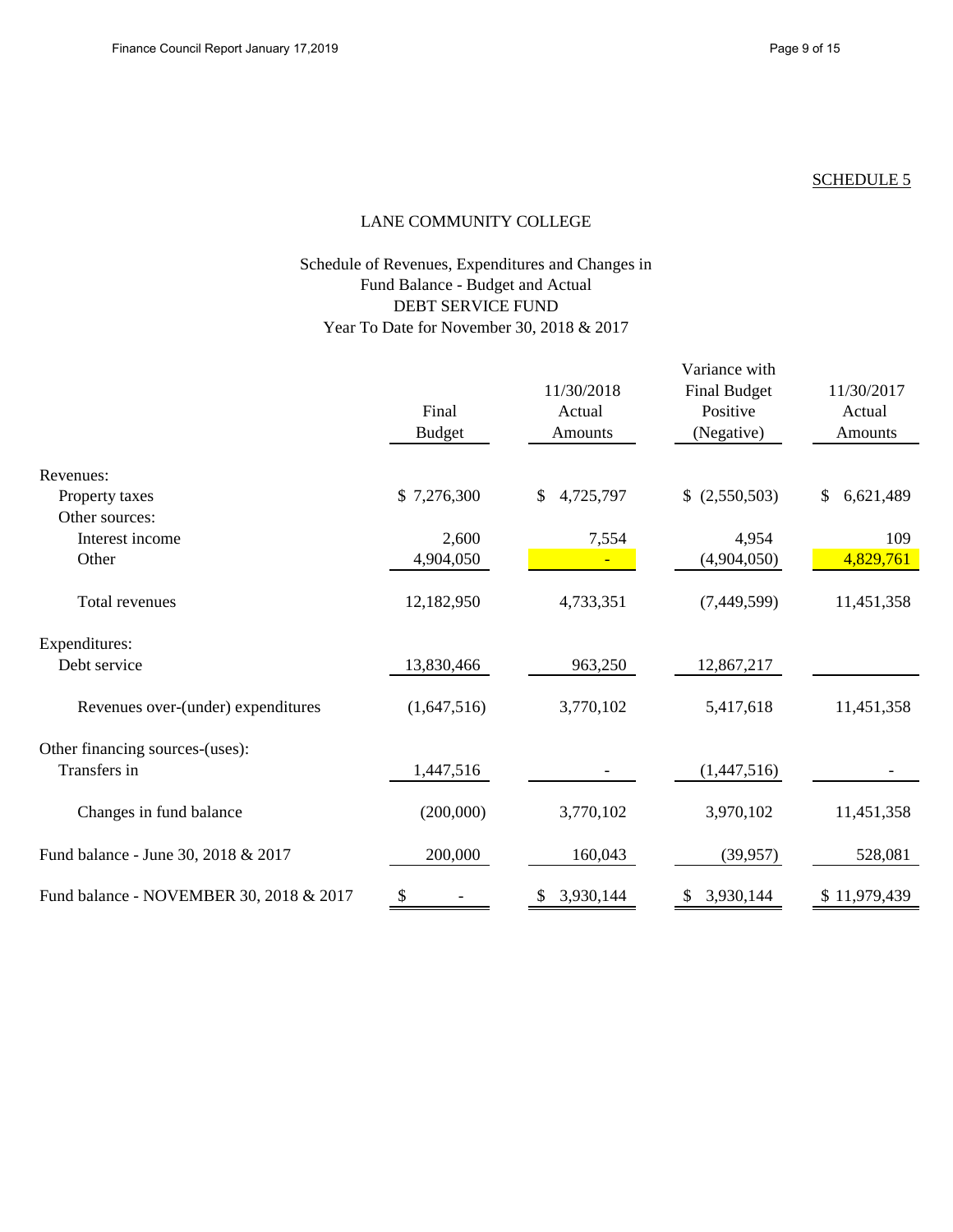### LANE COMMUNITY COLLEGE

#### Schedule of Revenues, Expenditures and Changes in Fund Balance - Budget and Actual CAPITAL PROJECTS FUND Year To Date for November 30, 2018 & 2017

|                                                                  | Final<br><b>Budget</b> | 11/30/2018<br>Actual<br>Amounts | Variance with<br><b>Final Budget</b><br>Positive<br>(Negative) | 11/30/2017<br>Actual<br>Amounts |  |
|------------------------------------------------------------------|------------------------|---------------------------------|----------------------------------------------------------------|---------------------------------|--|
| Revenues:                                                        |                        |                                 |                                                                |                                 |  |
| <b>State</b>                                                     | \$                     | \$                              | \$                                                             | \$                              |  |
| Other sources:<br>Interest income                                |                        |                                 |                                                                |                                 |  |
| Other                                                            | 246,000                | 207,396                         | (38, 604)                                                      | 66,347                          |  |
| Total revenues                                                   | 246,000                | 207,396                         | (38, 604)                                                      | 66,347                          |  |
| Expenditures:                                                    |                        |                                 |                                                                |                                 |  |
| Plant additions                                                  | 4,066,500              | 1,326,713                       | 2,739,787                                                      | 2,100,867                       |  |
| Revenues over-(under) expenditures                               | (3,820,500)            | (1, 119, 318)                   | 2,701,182                                                      | (2,034,520)                     |  |
| Other financing sources-(uses):<br>Transfers in<br>Transfers out | 2,712,500              | 2,500,000                       | (212,500)                                                      | 1,300,000<br>(612, 194)         |  |
| Total other financing sources-(uses)                             | 2,712,500              | 2,500,000                       | (212,500)                                                      | 687,806                         |  |
| Changes in fund balance                                          | (1,108,000)            | 1,380,682                       | 2,488,682                                                      | (1,346,714)                     |  |
| Fund balance - June 30, 2018 & 2017                              | 1,108,000              | 1,674,654                       | 566,654                                                        | 4,064,939                       |  |
| Fund balance - NOVEMBER 30, 2018 & 2017                          | \$                     | 3,055,336<br>\$                 | 3,055,336<br>\$                                                | \$2,718,225                     |  |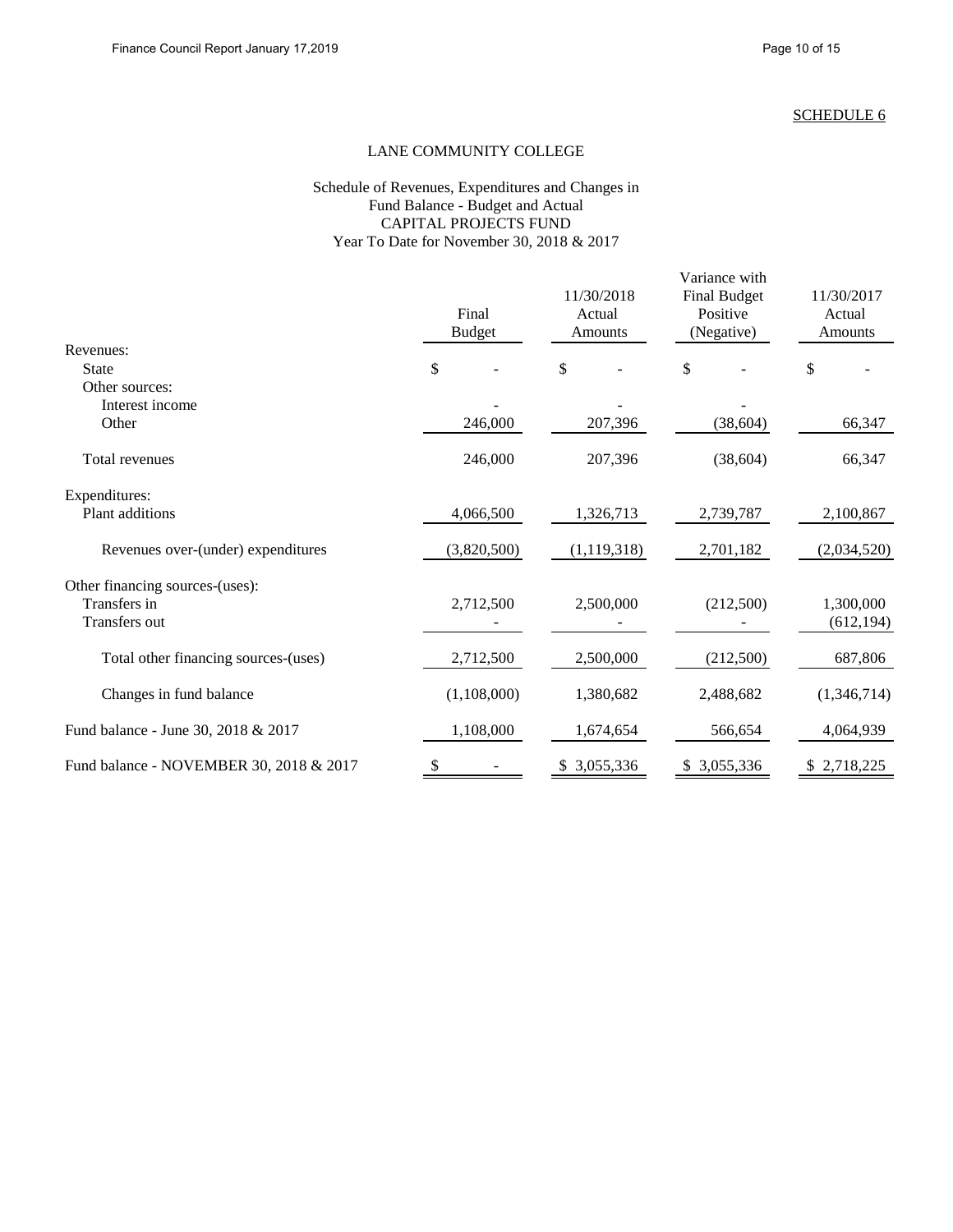#### LANE COMMUNITY COLLEGE

#### Schedule of Revenues, Expenditures and Changes in Fund Balance - Budget and Actual ENTERPRISE FUND Year To Date for November 30, 2018 & 2017

|                                         | Final<br><b>Budget</b> | 11/30/2018<br>Actual<br>Amounts | Variance with<br><b>Final Budget</b><br>Positive<br>(Negative) | 11/30/2017<br>Actual<br>Amounts |  |
|-----------------------------------------|------------------------|---------------------------------|----------------------------------------------------------------|---------------------------------|--|
| Revenues:                               |                        |                                 |                                                                |                                 |  |
| Tuition and fees                        | 3,265,550<br>\$        | \$1,171,124                     | \$(2,094,426)                                                  | \$1,271,437                     |  |
| Sale of goods and services              | 6,750,000              | 1,421,598                       | (5,328,402)                                                    | 788,143                         |  |
| Other                                   | 2,487,050              | 1,363,383                       | (1, 123, 667)                                                  | 1,289,700                       |  |
| Total revenues                          | 12,502,600             | 3,956,106                       | (8,546,494)                                                    | 3,349,280                       |  |
| Expenditures:                           |                        |                                 |                                                                |                                 |  |
| Instruction                             | 130,032                | 49,577                          | 80,455                                                         | 44,687                          |  |
| <b>Student services</b>                 | 12,581,668             | 3,615,662                       | 8,966,006                                                      | 4,060,204                       |  |
| Contingency                             | 4,000,000              |                                 | 4,000,000                                                      |                                 |  |
| Total expenditures                      | 16,711,700             | 3,665,239                       | 13,046,461                                                     | 4,104,891                       |  |
| Revenues over-(under) expenditures      | (4,209,100)            | 290,867                         | 4,499,967                                                      | (755, 611)                      |  |
| Other financing sources-(uses):         |                        |                                 |                                                                |                                 |  |
| Transfers in                            |                        |                                 |                                                                |                                 |  |
| Transfers out                           | (657,300)              |                                 | 657,300                                                        |                                 |  |
| Total other financing sources-(uses)    | (657,300)              |                                 | 657,300                                                        |                                 |  |
| Changes in fund balance                 | (4,866,400)            | 290,867                         | 5,157,267                                                      | (755, 611)                      |  |
| Fund balance - June 30, 2018 & 2017     | 4,866,400              | 3,991,532                       | (874, 868)                                                     | 5,371,295                       |  |
| Fund balance - NOVEMBER 30, 2018 & 2017 | \$                     | \$4,282,400                     | \$4,282,400                                                    | \$4,615,684                     |  |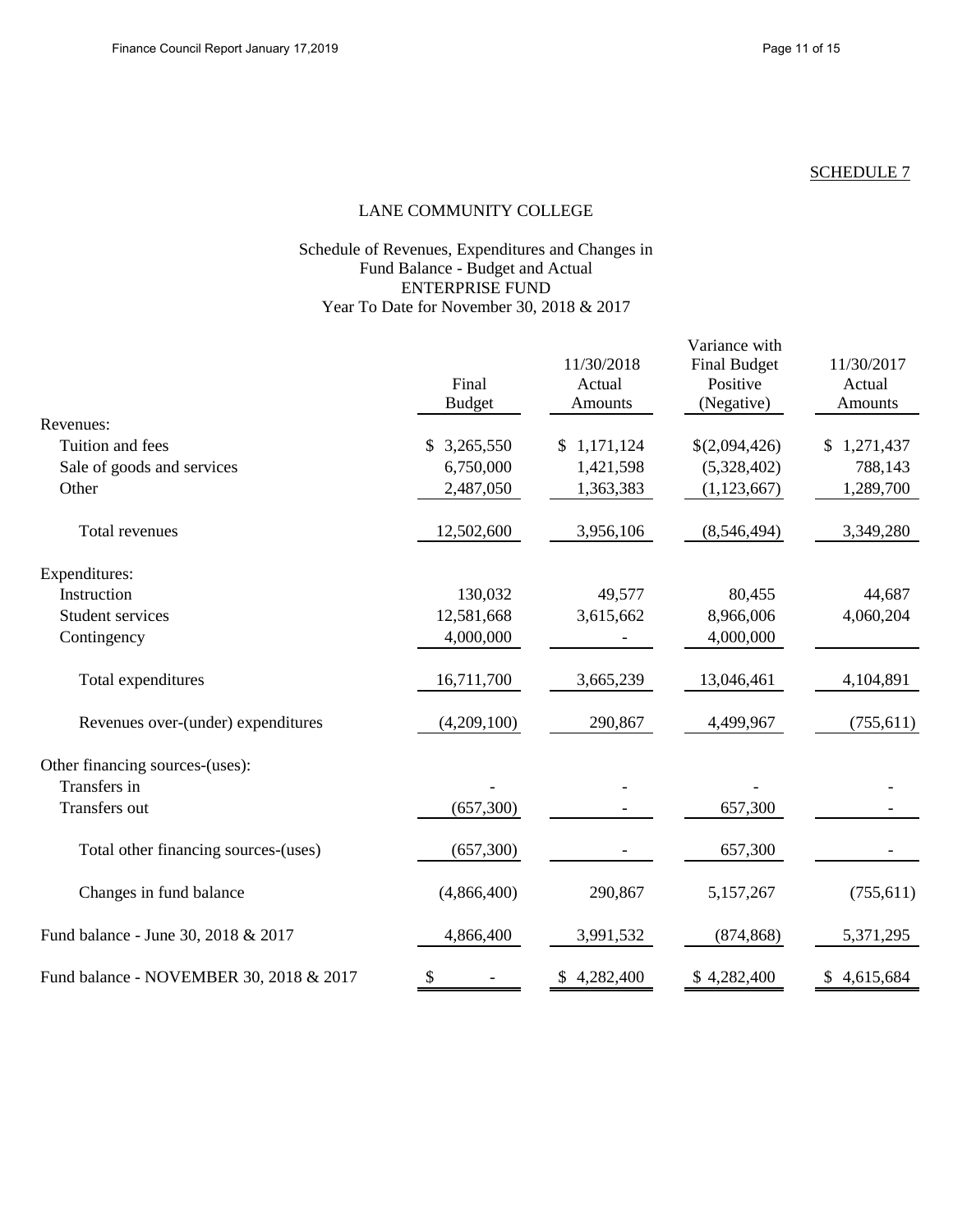#### LANE COMMUNITY COLLEGE

### Schedule of Revenues, Expenditures and Changes in Fund Balance - Budget and Actual INTERNAL SERVICE FUND Year To Date for November 30, 2018 & 2017

|                                         | Final<br><b>Budget</b>    | 11/30/2018<br>Actual<br>Amounts | Variance with<br><b>Final Budget</b><br>Positive<br>(Negative) | 11/30/2017<br>Actual<br>Amounts |  |
|-----------------------------------------|---------------------------|---------------------------------|----------------------------------------------------------------|---------------------------------|--|
| Revenues:                               |                           |                                 |                                                                |                                 |  |
| Sale of goods and services              | 1,025,000<br>\$.          | \$<br>277,151                   | (747, 849)<br>\$                                               | \$<br>315,832                   |  |
| Fees                                    | 30,000                    | 6,783                           | (23,218)                                                       | 12,627                          |  |
| Other sources                           | 15,000                    | 13,154                          | (1,846)                                                        | 1,308                           |  |
| Total revenues                          | 1,070,000                 | 297,088                         | (772, 912)                                                     | 329,767                         |  |
| Expenditures:                           |                           |                                 |                                                                |                                 |  |
| College support services:               | 1,070,000                 | 372,167                         | 697,833                                                        | 331,504                         |  |
| Contingency                             | 400,000                   |                                 | 400,000                                                        |                                 |  |
| Total expenditures                      | 1,470,000                 | 372,167                         | 1,097,833                                                      | 331,504                         |  |
| Revenues over-(under) expenditures      | (400,000)                 | (75,080)                        | 324,920                                                        | (1,737)                         |  |
| Other financing sources-(uses):         |                           |                                 |                                                                |                                 |  |
| Transfers in                            |                           |                                 |                                                                |                                 |  |
| Transfers out                           |                           |                                 |                                                                |                                 |  |
| Total other financing sources-(uses)    |                           |                                 |                                                                |                                 |  |
| Changes in fund balance                 | (400,000)                 | (75,080)                        | 324,920                                                        | (1,737)                         |  |
| Fund balance - June 30, 2018 & 2017     | 400,000                   | 622,471                         | 222,471                                                        | 610,686                         |  |
| Fund balance - NOVEMBER 30, 2018 & 2017 | $\boldsymbol{\mathsf{S}}$ | 547,391                         | 547,391                                                        | \$<br>608,949                   |  |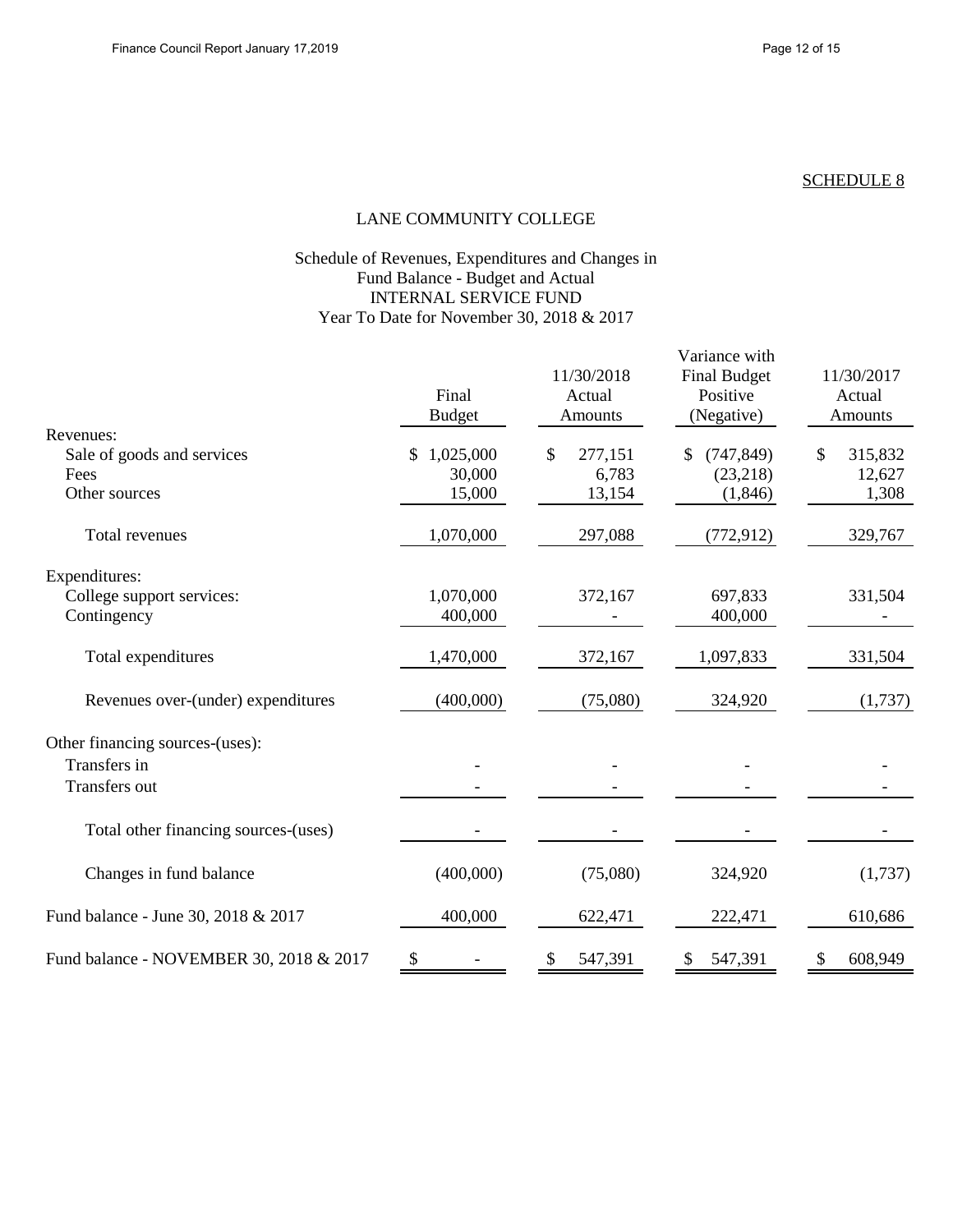# **Lane Community College - OPERATING CASH**

|                                                                                                                                                                                      |                               |             |               |            |                 | 2018-2019                     |            |                |             |              |              |               |
|--------------------------------------------------------------------------------------------------------------------------------------------------------------------------------------|-------------------------------|-------------|---------------|------------|-----------------|-------------------------------|------------|----------------|-------------|--------------|--------------|---------------|
|                                                                                                                                                                                      | * July                        | August      | September     | October    | November        | December                      | January    | February       | March       | <b>April</b> | May          | June          |
| <b>Ending Cash</b> 13,818,859                                                                                                                                                        |                               | 9,214,122   | 9,874,683     | 13,086,817 | 25,976,171      |                               |            |                |             |              |              |               |
| <b>Monthly Change</b>                                                                                                                                                                | (4,810,822)                   | (4,604,737) | 660,561       | 3,212,134  | 12,889,354      |                               |            |                |             |              |              |               |
| * July cash of \$13,818,859was overstated as outstanding checks for Accounts Payable is not recorded. Past years July oustanding has been 1.1 to 2.6 million, no estimates for July. |                               |             |               |            |                 |                               |            |                |             |              |              |               |
|                                                                                                                                                                                      |                               |             |               |            |                 | 2017-2018                     |            |                |             |              |              |               |
|                                                                                                                                                                                      | July                          | August      | September     | October    | <b>November</b> | <b>December</b>               | January    | February       | March       | <b>April</b> | May          | June          |
| <b>Ending Cash</b>                                                                                                                                                                   | 19,707,828                    | 19,742,215  | 18,589,577    | 22,485,238 | 38,460,210      | 33,865,774                    | 37,450,863 | 33,930,413     | 30,881,680  | 35,806,644   | 29,329,053   | 18,629,681    |
| <b>Monthly Change</b>                                                                                                                                                                | (392, 201)                    | 34,386      | (1, 152, 637) | 3,895,660  | 15,974,972      | (4,594,436)                   | 3,585,089  | (3,520,450)    | (3,048,733) | 4,924,964    | (6,477,591)  | (10,699,372)  |
|                                                                                                                                                                                      | 2016-2017                     |             |               |            |                 |                               |            |                |             |              |              |               |
|                                                                                                                                                                                      | July                          | August      | September     | October    | November        | December                      | January    | February       | March       | <b>April</b> | May          | June          |
|                                                                                                                                                                                      | <b>Ending Cash</b> 28,717,855 | 27,344,834  | 26,434,896    | 31,394,922 | 40,822,585      | 40,848,564                    | 45,520,405 | 40,966,217     | 37,146,942  | 39,497,693   | 26,665,807   | 20,100,029    |
| <b>Monthly Change</b>                                                                                                                                                                | (6,503,386)                   | (1,373,021) | (909, 938)    | 4,960,026  | 9,427,664       | 25,979                        | 4,671,841  | (4, 554, 188)  | (3,819,275) | 2,350,750    | (12,831,885) | (6, 565, 778) |
|                                                                                                                                                                                      |                               |             |               |            |                 | 2015-2016                     |            |                |             |              |              |               |
|                                                                                                                                                                                      | July                          | August      | September     | October    | November        | <b>December</b>               | January    | February       | March       | <b>April</b> | May          | June          |
| <b>Ending Cash 29,153,852</b>                                                                                                                                                        |                               | 34,536,519  | 28,806,938    | 38,848,221 | 45,697,645      | 44,177,718                    | 51,245,184 | 39,889,352     | 39,060,791  | 47,001,766   | 36,173,533   | 35,221,241    |
| <b>Monthly Change</b>                                                                                                                                                                | 29,153,852                    | 5,382,667   | (5,729,581)   | 10,041,283 | 6,849,424       | (1,519,927)                   | 7,067,466  | (11, 355, 832) | (828, 562)  | 7,940,975    | (10,828,233) | (952, 292)    |
|                                                                                                                                                                                      |                               |             |               |            |                 | Operating Cash - End of Month |            |                |             |              |              |               |

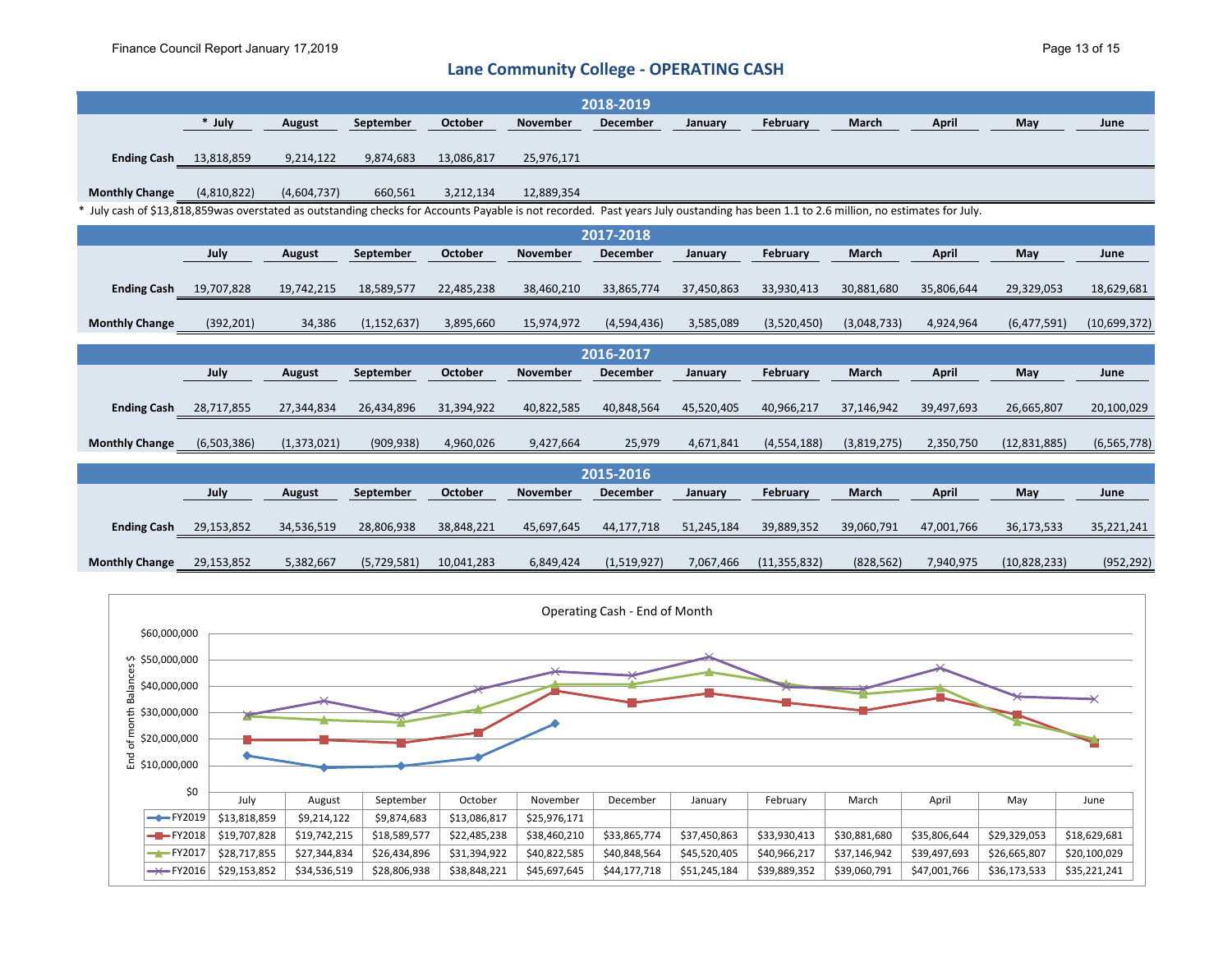# Daily Operating Tracking

| Date of<br><b>BKFRM</b> | Cash         | (Cell F68) Op Diff from prior<br>day | $\frac{0}{0}$ | change Notes: Explain $> = 10\%$                 |
|-------------------------|--------------|--------------------------------------|---------------|--------------------------------------------------|
| 10/31/18                | \$11,101,433 |                                      |               |                                                  |
| 11/01/18                | \$10,748,815 | $(\$352,619)$                        | $-3.2%$       |                                                  |
| 11/02/18                | \$11,311,284 | \$562,469                            | 5.2%          |                                                  |
| 11/03/18                | \$11,311,284 | \$0                                  | 0.0%          |                                                  |
| 11/04/18                | \$11,311,284 | \$0                                  | 0.0%          |                                                  |
| 11/05/18                | \$11,223,523 | $(\$87,760)$                         | $-0.8%$       |                                                  |
| 11/06/18                | \$13,416,797 | \$2,193,274                          |               | 19.5% G5 Deposits                                |
| 11/07/18                | \$10,177,078 | $(\$3,239,719)$                      |               | -24.1% SM21 Payroll Expenses                     |
| 11/08/18                | \$10,257,340 | \$80,262                             | 0.8%          |                                                  |
| 11/09/18                | \$10,601,424 | \$344,083                            | 3.4%          |                                                  |
| 11/10/18                | \$10,601,424 | \$0                                  | 0.0%          |                                                  |
| 11/11/18                | \$10,601,424 | \$0                                  | 0.0%          |                                                  |
| 11/12/18                | \$10,601,424 | \$0                                  |               | 0.0% Veterans Day                                |
| 11/13/18                | \$10,585,071 | (\$16,352)                           | $-0.2%$       |                                                  |
| 11/14/18                | \$12,016,880 | \$1,431,809                          |               | 13.5% Lane County - TAX Segregation for Oct 2018 |
| 11/15/18                | \$11,945,626 | $(\$71,254)$                         | $-0.6%$       |                                                  |
| 11/16/18                | \$12,006,795 | \$61,168                             | 0.5%          |                                                  |
| 11/17/18                | \$12,006,795 | \$0                                  | 0.0%          |                                                  |
| 11/18/18                | \$12,006,795 | \$0                                  | 0.0%          |                                                  |
| 11/19/18                | \$9,271,483  | $(\$2,735,312)$                      |               | -22.8% SM22 Payroll Expenses                     |
| 11/20/18                | \$13,881,038 | \$4,609,555                          |               | 49.7% Lane County - TAX Segregation for Nov 2018 |
| 11/21/18                | \$13,973,294 | \$92,256                             | 0.7%          |                                                  |
| 11/22/18                | \$13,973,294 | \$0                                  |               | 0.0% THANKSGIVING !!!                            |
| 11/23/18                | \$14,390,332 | \$417,038                            |               | 3.0% college closed banks open                   |
| 11/24/18                | \$14,390,332 | \$0                                  | 0.0%          |                                                  |
| 11/25/18                | \$14,390,332 | \$0                                  | 0.0%          |                                                  |
| 11/26/18                | \$14,475,902 | \$85,570                             | 0.6%          |                                                  |
| 11/27/18                | \$14,142,940 | $(\$332,962)$                        | $-2.3%$       |                                                  |
| 11/28/18                | \$24,581,550 | \$10,438,610                         |               | 73.8% Lane County - TAX Segregation for Nov 2018 |
| 11/29/18                | \$23,501,786 | (\$1,079,764)                        | $-4.4%$       |                                                  |
| 11/30/18                | \$23,679,067 | \$177,281                            | 0.8%          |                                                  |